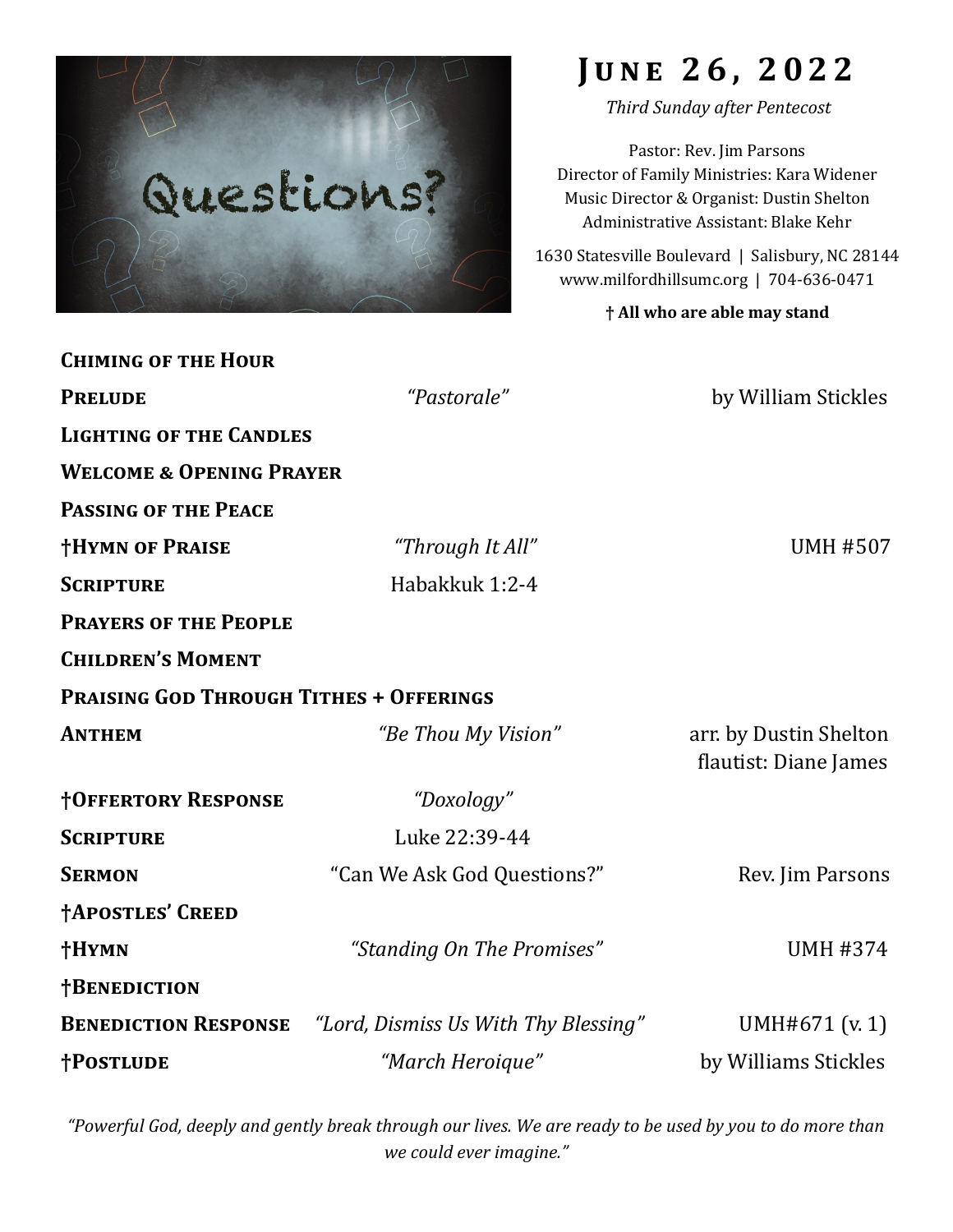## THIS WEEK AT MILFORD HILLS

**Sunday, June 26**

## **Monday, June 27**

WinShape

### **Tuesday, June 28** WinShape

**Wednesday, June 29**

WinShape 7:00am................. Prayer Breakfast (Hendrix BBQ)

## **A n n o u n c e m e n t s**

- **Special Sunday |** Today is Peace With Justice Sunday. Giving will empower peacemakers and those who courageously stand for justice both in the United States and around the world.
- **Nursery |** If you'd be willing to help out in the Nursery, please let Kara know or see the Weekly eNews to sign up.

## **Upcoming Sermon Topics**

**7/3/22:** What should we do about Christian Nationalism?

**7/10/22:** Does God tell us we should always be happy?

**7/17/22:** Where does evil come from and can we overcome it?

**7/24/22:** How can we help our culture create "guard rails" for our children to learn right and wrong?

Be sure to watch Pastor Jim's "Midweek Moments" on YouTube for even more questions and answers.

| <b>Lay Reader</b> | <b>AVL Team</b>                                                                                    | <b>Children's Moment</b> |
|-------------------|----------------------------------------------------------------------------------------------------|--------------------------|
|                   | Today: Cynthia Dwiggins   Today: Chris Preslar, Ed James, Jonathan Brentnell   Today: Kara Widener |                          |
| 7/3:              | 7/3: Rob Beecham, Ed James, Kelli Brentnell                                                        | 7/3:                     |

Click [HERE](https://docs.google.com/forms/d/1hK2oGvTc-04CMaft0R_asMCsCMfm6s5rqIgsbMY_Gcg/edit?usp=sharing) to fill out a contact card to let us know that you're worshipping with us.

Click [HERE](http://www.milfordhillsumc.org/give.html) to be sent directly to the "Give" page on our website.

**Thursday, June 30** WinShape

**Friday, July 1** WinShape

## **Sunday, July 3**